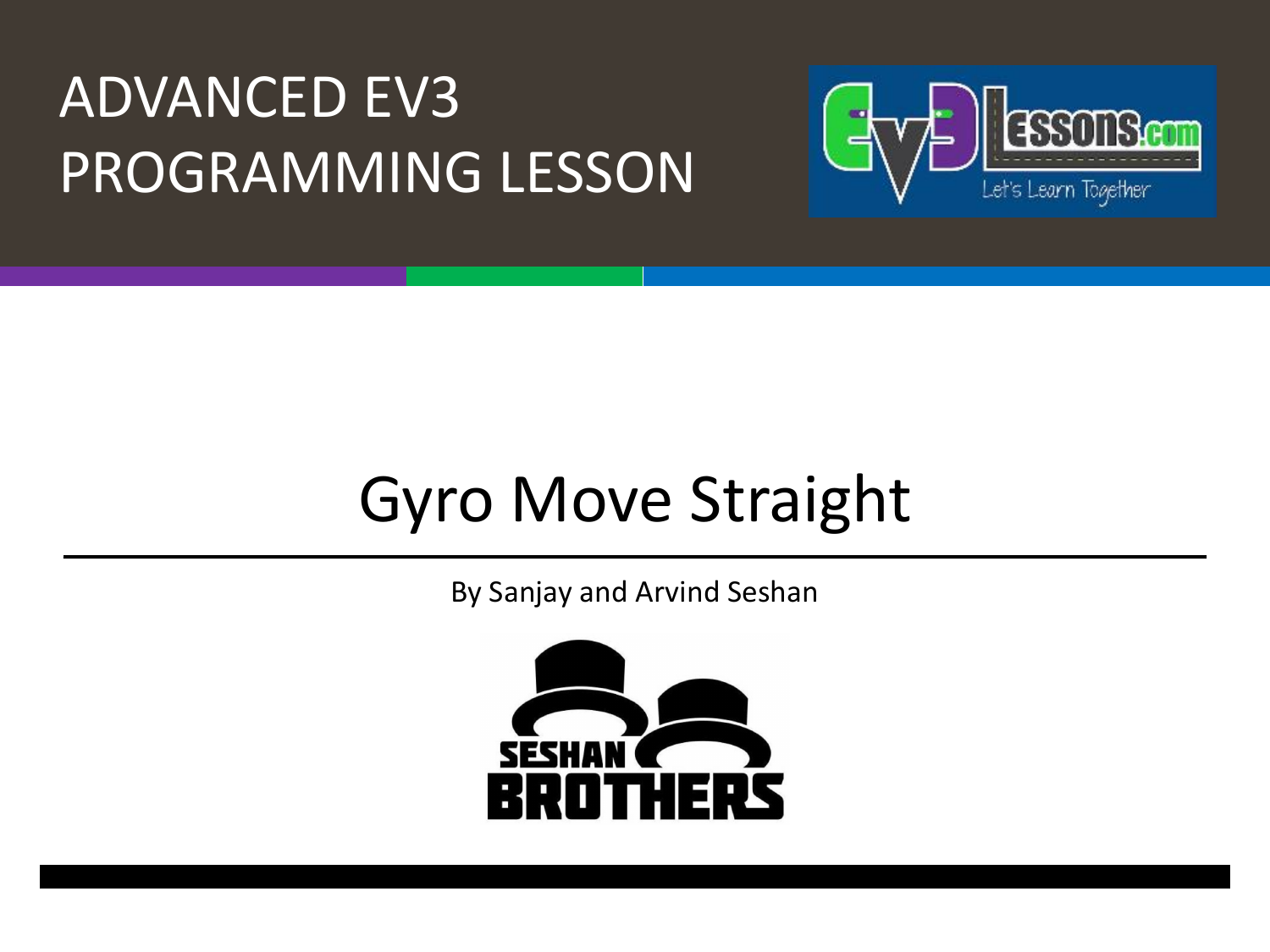### Lesson Objectives

- Learn what proportional control means and why to use it
- Learn to apply proportional control to get your robot to move straight
- **7** Learn to apply proportional control to the Gyro sensor move at a particular angle

*A* Prerequisites: Math Blocks, Data Wires, Proportional Control, Gyro Sensor lessons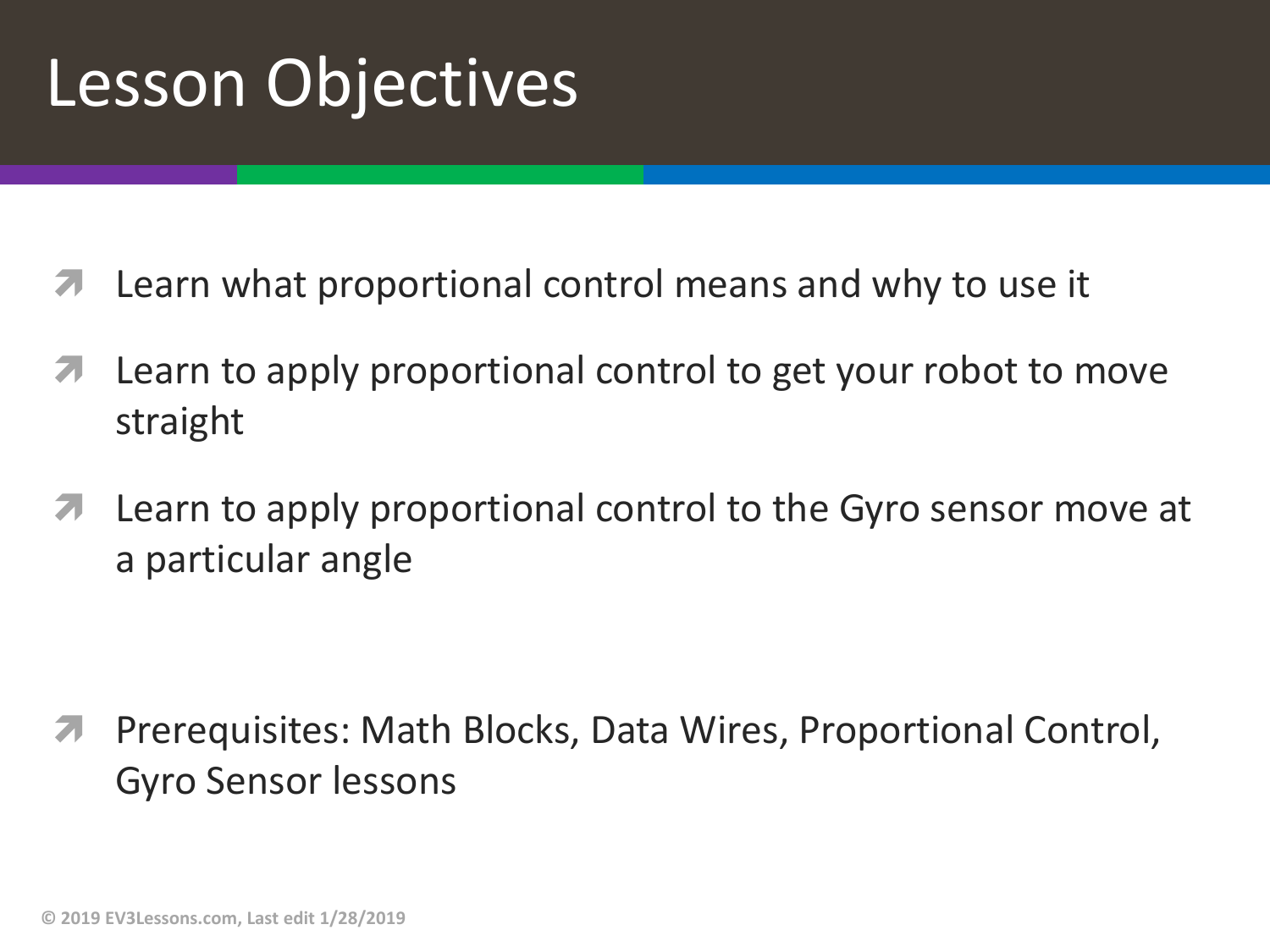### Tips For Success

- ì You must go through the Proportional Control Lesson and the Proportional Line Follower Lesson before you complete this lesson
- **7** You must also complete the three Gyro Lessons (Introduction to Gyro Sensor, Gyro Turns and Gyro Revisited)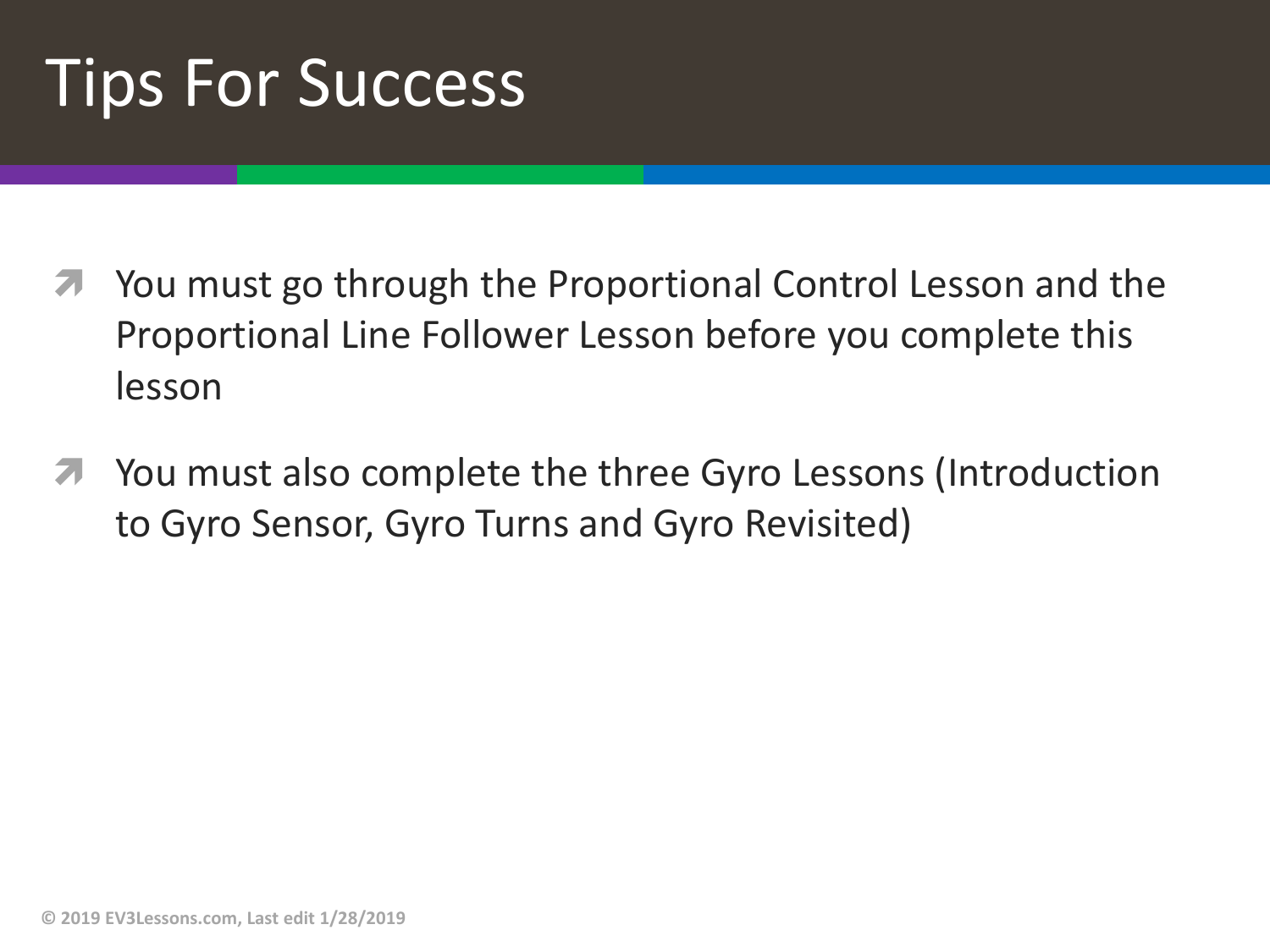## What is Gyro Move Straight?

- Imagine that you want to drive for 200 cm straight
- As you travel, your robot gets bumped by something
- A gyro move straight program helps the robot correct itself back to straight, but offset by how much it was bumped

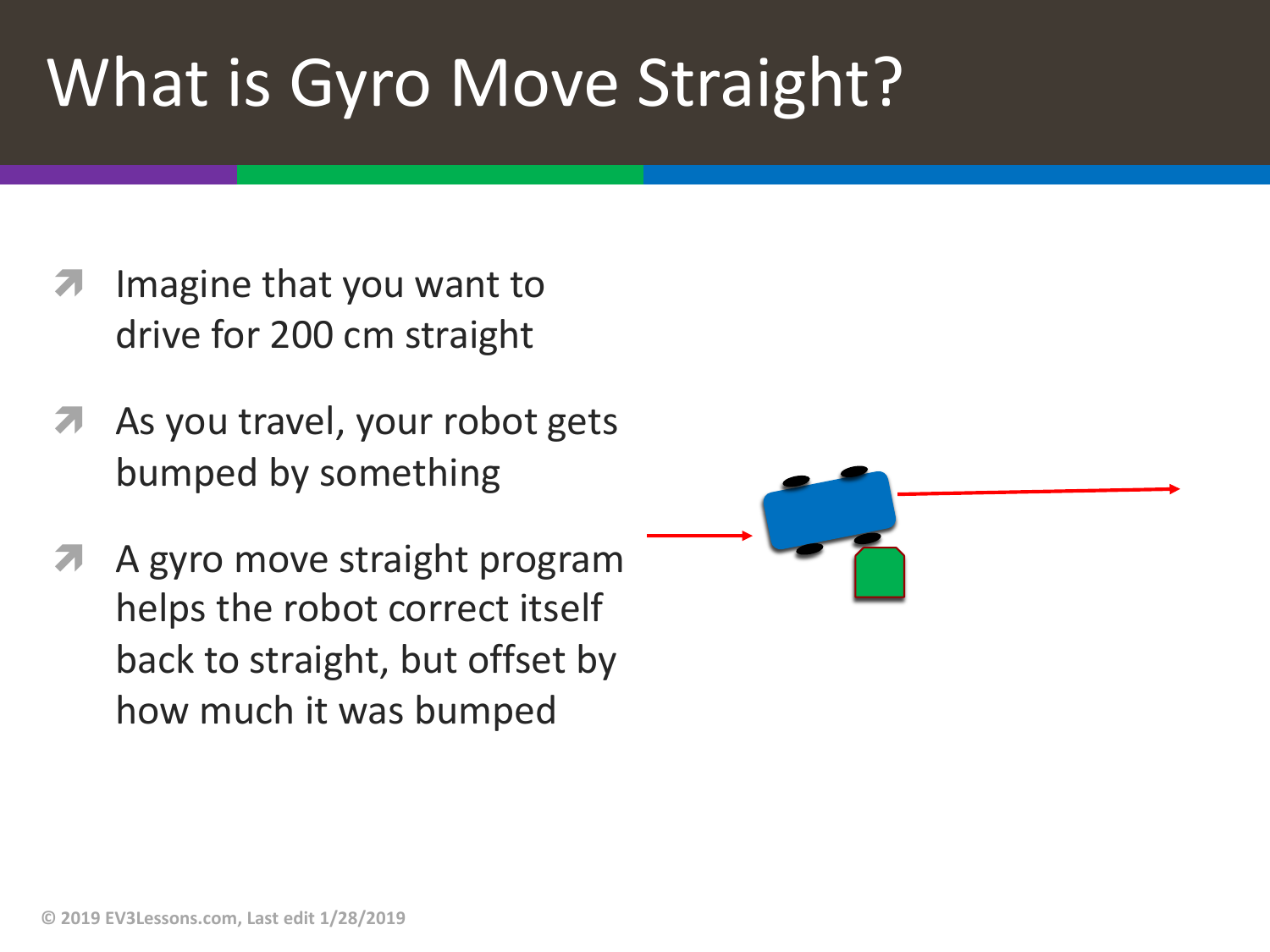# How it Works

- A proportional line follower and a gyro move straight code share similar properties
- To write a gyro move straight program, you must first think about what the error is and what the correction needs to be

| <b>Application</b>      | <b>Objective</b>                                 | <b>Error</b>                                                                                      | <b>Correction</b>                                           |
|-------------------------|--------------------------------------------------|---------------------------------------------------------------------------------------------------|-------------------------------------------------------------|
| Gyro<br><b>Straight</b> | Make the robot<br>at a constant<br>heading/angle | How far you are from<br>that heading/angle                                                        | Turn sharper based<br>on how far you are<br>from that angle |
| Line<br><b>Follower</b> | Stay on the edge<br>of the line                  | How far are our light<br>readings from those at<br>line edge<br>(current light -<br>target light) | Turn sharper based<br>on distance from line                 |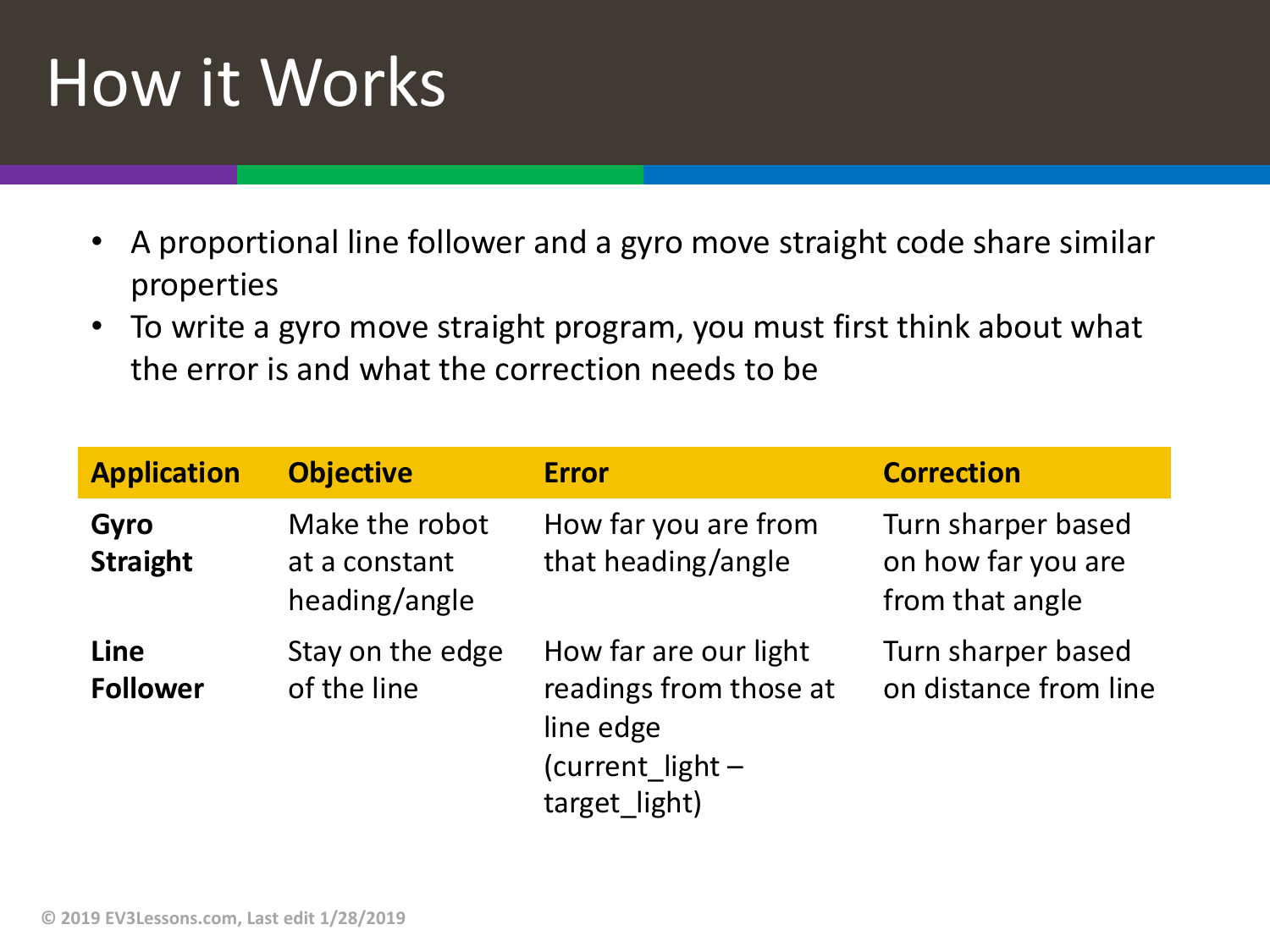### Pseudocode

- **7** Recalibrate your gyro sensor (if you have not done so already elsewhere in your code) or reset your gyro (yellow gyro block set to reset mode) so that the value starts at "0" and there is no drift
- $\lambda$  In a loop, compute the error and apply the correction
	- **7** Part 1: Compute Error (How far from target angle)
		- To move straight  $\rightarrow$  Target gyro angle=0
		- *i* Distance from target angle is just current gyro reading
	- $\lambda$  Part 2: Compute a Correction that is proportional to the error
		- ì Multiply the Error from Part 1 by a constant (that you must experiment and discover for your robot)
	- $\lambda$  Plug the value from Part 2 into a Move Steering Block
- Exit loop as required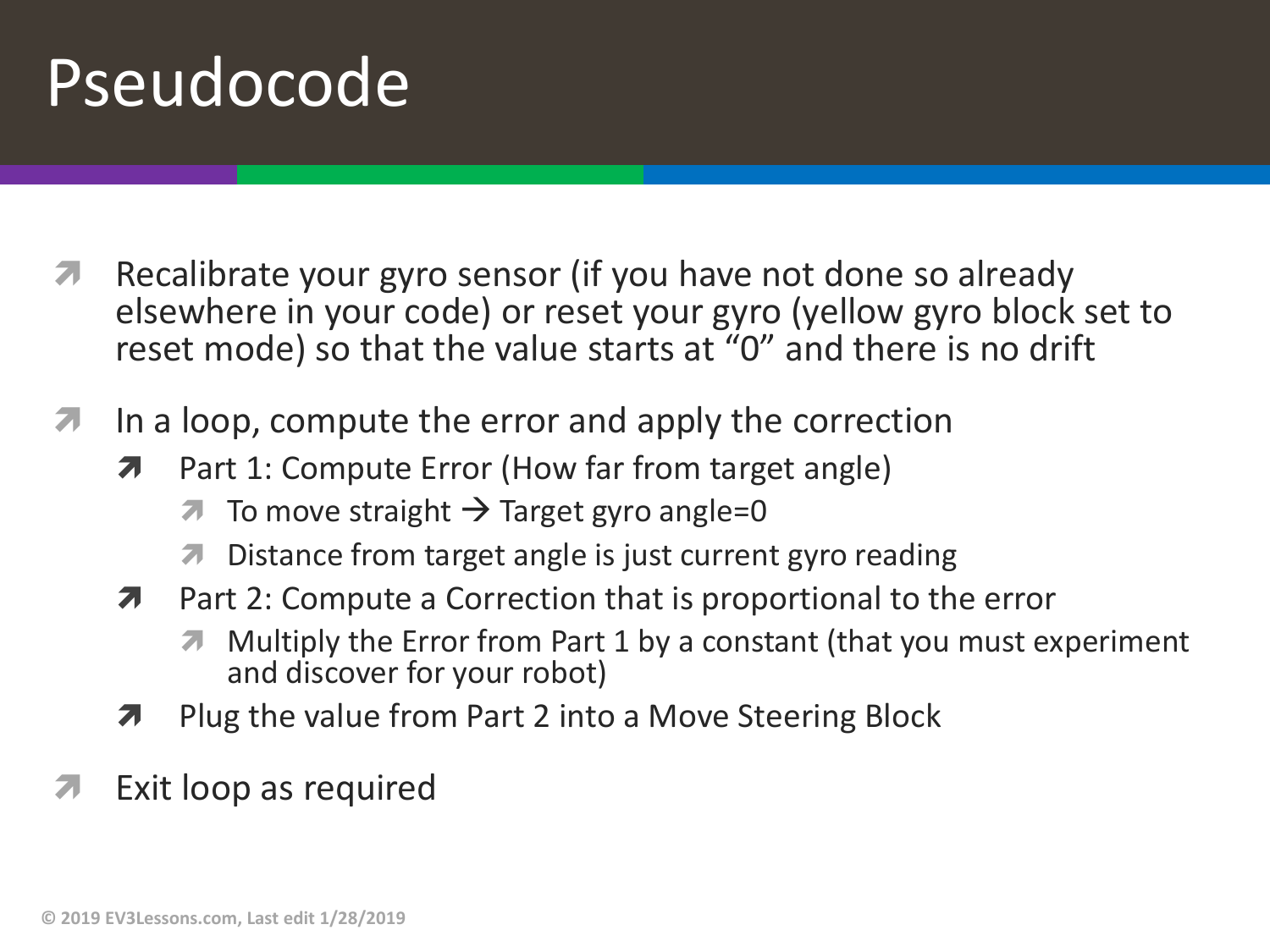#### Solution: Gyro Move Straight



Note: You don't need to use a Constant Block with a data wire. We just did that so it would be more obvious that we multiplied by a constant of our choice.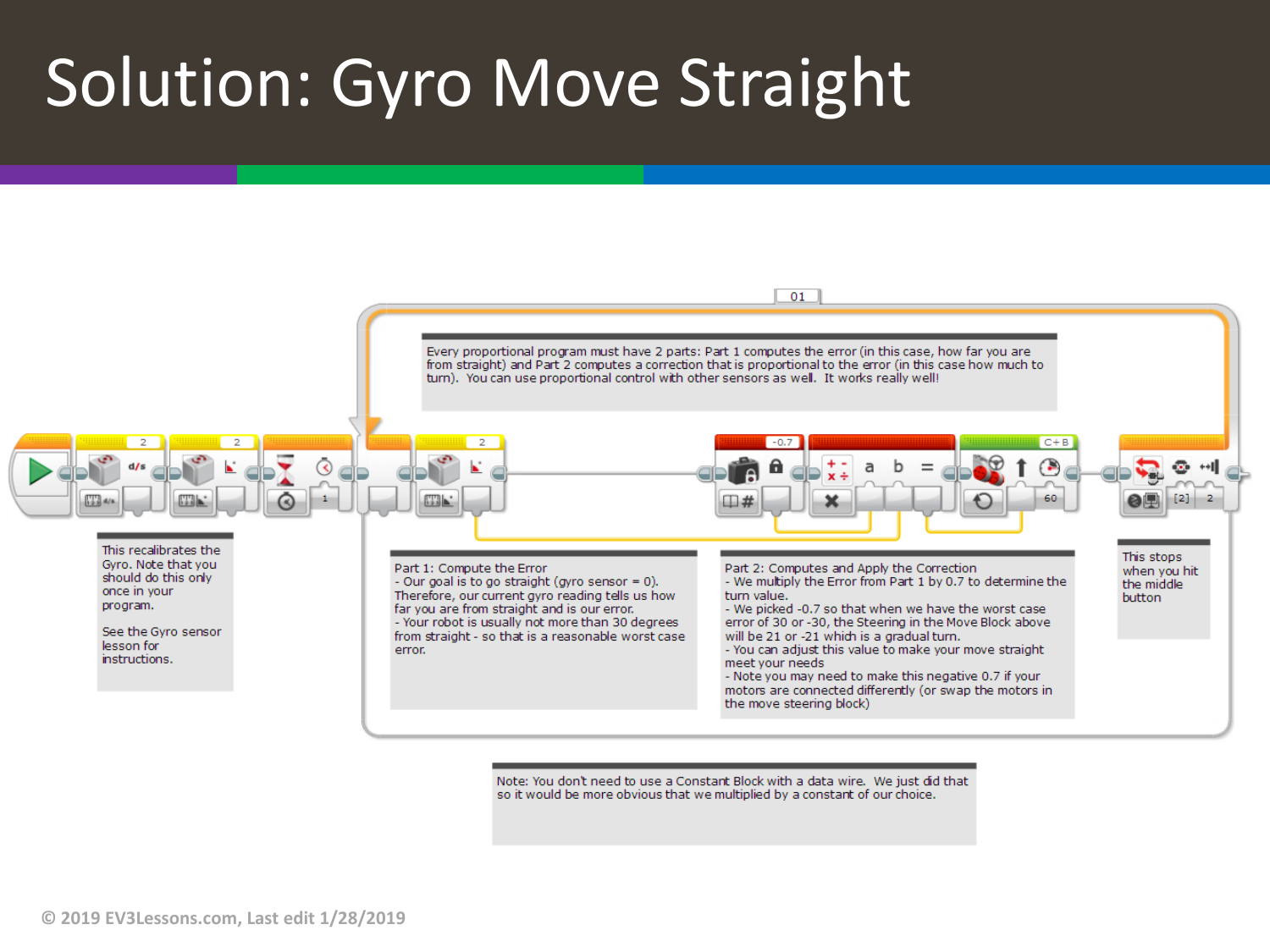## Discussion Guide

- 1. Compare the proportional line follower code with the proportional move straight code. What similarities and differences do you see? Ans. The code is almost the same. The one difference is how the error is calculated. The error is calculated using the gyro sensor. The correction is identical.
- 2. What if you wanted to travel at a particular angle (not just straight)? How would the code look different?

Ans. In Part 1 of the solution code, there is no subtraction block because we were just subtracting "0" since our target heading is moving straight. You would have to subtract your current angle from the target angle if you wanted to move at some other angle.



Target angle= -5 degrees